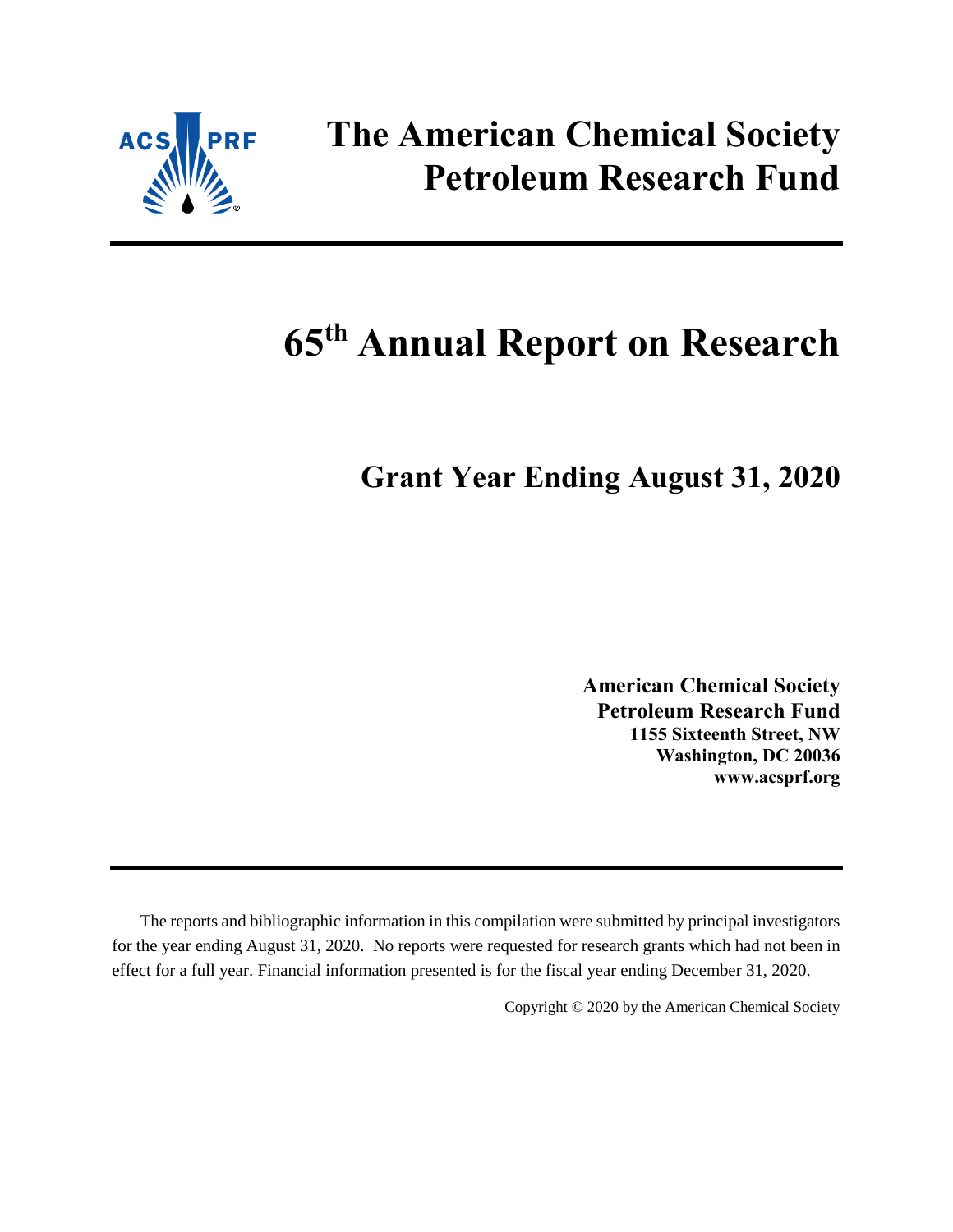# **Establishment of the Fund**

On October 26, 1944, through the execution of an agreement among Shell Oil Company, Incorporated; Standard Oil Company of California; Standard Oil Company (Indiana); Standard Oil Company (New Jersey); The Texas Company; and N. V. de Bataafsche Petroleum Maatschappij and Guaranty Trust Company of New York, The Petroleum Research Fund was established as an advanced educational and scientific Trust with the American Chemical Society named as the qualified recipient of the net income therefrom. The use of funds from the Trust was prescribed in Article Second of the 1944 Agreement.

Subsequently, the Phillips Petroleum Company made a substantial contribution to the Trust. The original contributions of the donors, including that of the Phillips Petroleum Company, transferred to the Trust Fund all of the outstanding capital stock of Universal Oil Products Company. On February 4, 1959, the Supreme Court of the State of New York in an order entered by Justice Jacob Markowitz approved an application by the Trustee for authority to sell all of the securities of Universal Oil Products Company then held by the Trustee and to invest the proceeds of the sale in a diversified portfolio. The sale was made promptly thereafter. On March 17, 1960, the litigation flowing from the Trustee's application for authority to sell the securities of Universal Oil Products Company was terminated by the entry of a final nonappealable order in the Supreme Court of New York. All costs of litigation have since been paid and the fund in the hands of the Trustee at that time was slightly in excess of \$70,000,000. By reason of the sale the Trust is no longer dependent upon Universal Oil Products Company for the receipt of income.

Shortly after the sale, Guaranty Trust Company was merged with J. P. Morgan & Company. The merged firm, Morgan Guaranty Trust Company of New York, continued as Trustee. Immediately, the Trustee requested conferences with the Finance Committee of the Society and at these conferences worked out an investment program designed to encompass a diversified portfolio so as to produce not only a larger income but a more regular income for the purposes of the Trust. A larger portion of the funds was promptly invested in short-term government notes so that there would be no loss of income while long-term investments were being considered.

# **Transfer of Trust**

In 1998, the ACS Committee on Pensions and Investments recommended that a Study Group be formed to look into the adequacy of the funds available for the PRF grant program. In 1999, following a recommendation of the Study Group, ACS began discussions with the Trustee to explore changing the terms of the Trust to allow ACS to receive a fixed percentage of the Fund value as income each year rather than simply the "net income" as specified in the 1944 agreement. In January 2000, counsel for the Trustee filed a Petition in the Supreme Court of New York to amend the terms of the Trust to allow for a payout of 5% of the year-end market value of the Fund. The New York Attorney General, who is a necessary party to any Petition affecting the Trust, announced his office's objection to altering the terms of the Trust. However, in its review of the Trust, the New York Attorney General recognized that the Trust could be dissolved under its own terms and suggested that route to obtain the goal of the Petition. In a meeting in July 2000, representatives of ACS, the Trustee, and the New York Attorney General confirmed that the Trust could be dissolved and moved from New York to Washington, DC, as long as the purposes of the original Trust instrument were maintained and the administration of the funds from the Trust was subject to acceptable oversight authority.

On October 25, 2000 an Agreement of Transfer of Trust creating The American Chemical Society Petroleum Research Fund was signed by Morgan Guaranty Trust Company of New York, the American Chemical Society, and the Attorney General for the state of New York, and "so ordered" by the Supreme Court of the State of New York. The new agreement allows for a payout of up to 5% of the three-year average year-end market value of the Fund in place of the net income provision contained in the original agreement. The Agreement of Transfer of Trust retains the same purpose as the original 1944 Trust Agreement. The use of monies derived from this Fund is prescribed in Article Second of the Agreement of Transfer of Trust which reads as follows:

The purposes for which the Annual Amount (as hereinafter defined), or any part thereof, shall be used by any Recipient thereof, and the conditions subject to which any such payment or distribution is made, are as follows:

(a) The Recipient shall use all funds so paid or distributed to it exclusively for advanced scientific education and fundamental research in the "petroleum field," which may include any field of pure science which in the judgment of the Transferee may afford a basis for subsequent research directly connected with the petroleum field. Without limiting the generality of the foregoing, such education and research may include the exchange of scientists and university scientific students between American and foreign non-profit scientific or educational institutions, such as universities, and services incidental to fundamental research such as the translation of scientific literature relating to the petroleum field. The term "petroleum field" as used herein embraces (1) exploration for, and the production, transportation and refining of, petroleum, petroleum products and natural gas, and (2) the production and refining of substitutes for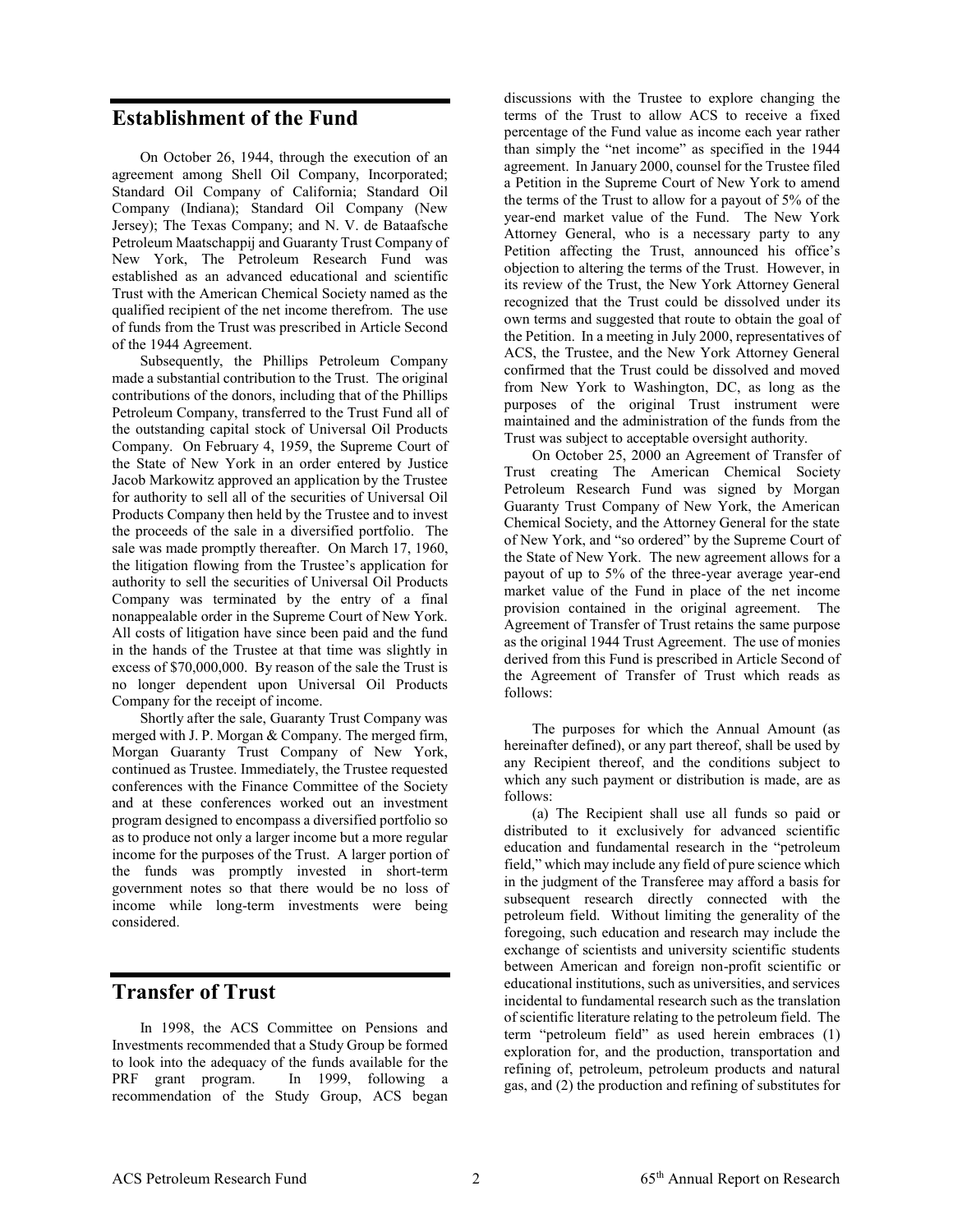petroleum and petroleum products from natural gas, coal, shale, tar sands and like materials.

(b) Such advanced scientific education shall be carried on by or under the direction of the Transferee or may be delegated by the Transferee to other non-profit scientific or educational institutions, such as universities, to be selected by the Transferee.

(c) Such research shall be conducted by or under the direction of the Transferee or the conduct of particular research projects may be delegated by the Transferee to other non-profit scientific or educational institutions, such as universities, to be selected by the Transferee, but none of the results of any such research shall be turned into profit by the Transferee or any Recipient or any such institution to which the conduct of any project shall be so delegated.

(d) Comprehensive reports of such research shall be made available by the Transferee periodically, at least once in each year, to the public at large.

(e) All publications of the results of such research shall give credit to the original Donors who created the 1944 Fund.

(f) Every patent, United States or foreign, that shall be taken out by or on behalf of the Transferee, any Recipient or by or on behalf of any individual or institution acting at the direction of or on behalf of the Transferee or any Recipient in carrying out such research shall be immediately dedicated to the public, royalty free.

(g) The Transferee may invite proposals for research projects, or for educational or scientific work connected therewith, including proposals for fellowships.

(h) All direct or indirect expenses in connection with the above mentioned scientific education and research may be paid or reimbursed to the Transferee or Recipient out of any funds distributed or becoming distributable by the Transferee, but the Transferee or Recipient shall not devote any such funds to its ordinary expenses or any other purpose not expressly authorized by this Agreement.

The object of this Agreement is to create a fund to advance the public welfare in accordance with the laws of the District of Columbia relating to endowment funds, and no part of the principal or income of the Fund Account shall at any time inure to the benefit of any private shareholder or individual, nor shall it be used to carry on propaganda or otherwise attempt to influence legislation. The detailed purposes hereinabove stated shall be construed and given effect accordingly.

Nothing herein shall be deemed to prevent the Transferee, in its discretion, from investing any part of the Annual Amount (as hereinafter defined) pending determination by it of the best application to be made of such funds.

# **PRF Grant Programs of the American Chemical Society**

Between 1944 and 1953 income received from the operations of Universal was insufficient to justify the implementation of any program as contemplated by Article Second of the Trust Agreement. No dividends were paid by Universal in any of those years, and such income as was received came principally from interest on debentures issued after a recapitalization of the company effected with court approval in 1946. Pursuant to the authority expressed in Article Second, this income was invested by the Society.

In 1953, the Board of Directors of the Society initiated plans for putting the money thus accumulated to work. A 13-member Advisory Board was appointed to assist in the development of the program and to make recommendations on specific allocation of funds. In accord with paragraphs (b), (c) and (g) of Article Second of the Trust Agreement it was decided to delegate the conduct of advanced scientific education and fundamental research to educational institutions, such as universities and colleges, and to invite proposals for research programs as a basis for making grants for advanced scientific education and fundamental research in the "petroleum field." In December 1970, the Board recommended that institutions eligible to receive PRF grants include nonprofit scientific and educational institutions that do not have formal degree granting programs. Proposals for research support for scientists at such institutions would be considered by the Advisory Board in accordance with existing criteria.

On March 26, 1954, at a joint meeting of the Executive Committee of the Board of Directors and the Petroleum Research Fund Advisory Board some general criteria were adopted which would be used in judging proposals. These criteria were modified in 2000 and are listed beginning on page 6.

The first PRF grants and fellowships were awarded in 1954. For the next two years the program was under active review and with the substantial increase of income in 1955, 1956, and 1957 the grants program was expanded.

By 1957 six types of grants had been approved by the Board of Directors (Types A, B, C, D, E, F). The Type F program was discontinued by action of the Board in 1962. In 1963 the program of "Starter Grants" (Type G) for new faculty investigators was started. In mid-1968, the Board of Directors approved replacement of the Type A and Type C programs by the Type AC grant program, which contained some features of both former programs. Effective in the fall of 1970, the Board suspended the small programs of assistance for faculty sabbatical research and study (Types D and E) until such time as there arises a compelling need for reinstating them.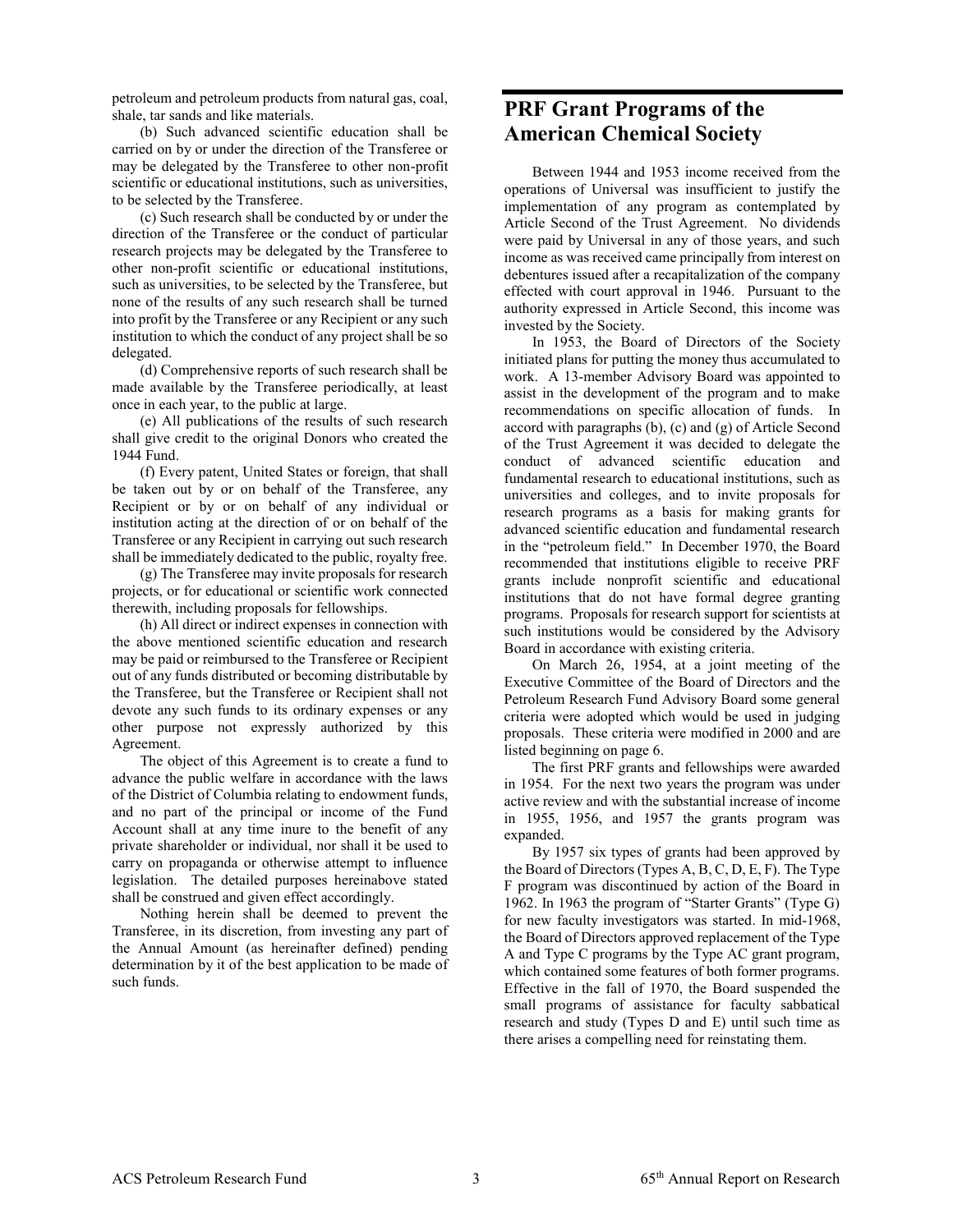PRF programs operated for limited periods include PRF Graduate Fellowships and PRF Postdoctoral Fellowship Supplements. Two hundred PRF Graduate Fellowships were authorized for the academic years 1968–69 and 1969–70, funded by a onetime authorization of \$1,000,000. PRF Postdoctoral Fellowship Supplements were authorized in December 1971 for the conversion of budgeted but unfilled graduate fellowships to postdoctoral fellowships in certain PRF Type AC grants. This program was carried out with \$200,000 authorized for payment in 1972.

Eight PRF Grants for New Directions in Fundamental Research with a total value of \$651,426 were made in 1978 and 1979. This program was discontinued by the Board of Directors in June 1979.

In June 1972 the Board of Directors approved a program of PRF Special Educational Opportunities Grants to assist with activities not comprised within already approved PRF programs but which represent significant contributions to "advanced scientific education and fundamental research in the 'petroleum field'". This program is similar to an earlier "special" program for which the last grant activity was in 1970. In August 1975, further action of the Board of Directors was intended to encourage use of the PRF SEO grants to support a greater diversity of activities, particularly science education projects of a more innovative or experimental character. In June of 1981, the name of the SEO program was changed to PRF Type SE grants. All activities which received SEO funding remained eligible for consideration.

In 1981, a competition was authorized to provide supplements to ongoing PRF grant projects for Summer Research Fellowships (SRF) to enable faculty and students from undergraduate colleges to participate in PRF-assisted research. The student portion of this program concluded in 1991. The SRF program was suspended in 2010.

The Undergraduate Research Supplement program was instituted as a replacement to the SRF program for students in 1991. Any eligible AC or G applicant from a doctoral department of a United States institution could apply at the time of submission of the AC or G grant application for an additional \$3,000 for the sole purpose of including an undergraduate researcher in the proposed research program. This program was discontinued in 1993.

The transfer of the Trust in 2000 to the American Chemical Society and the concurrent change in the payout formula resulted in the availability of additional funds, and the Board of Directors approved three new Pilot Programs: ACS PRF Alternative Energy Postdoctoral Fellowships (Type AEF) with a value of \$50,000 per year for two years; ACS PRF Summer Schools (Type H) in topics on the cutting edge of science with a value up to \$125,000; and ACS PRF Undergraduate Faculty Sabbaticals (Type UFS), a matching grant program for research sabbaticals of one year with a value up to \$50,000. The first grants for these programs were awarded in 2003. In 2004 a fourth

pilot program was approved, ACS PRF Supplements for Underrepresented Minority Research (Type SUMR). SUMR awards are supplements of up to \$5,000 for the support of a minority undergraduate to an active ACS PRF scientific grant. The SUMR and the Type UFS programs were both suspended in 2010. The AEF program was discontinued in 2006 and the Type H program was discontinued in 2007.

In 2006 – 2007 an external review of the mission and programs of the ACS Petroleum Research Fund was conducted. The ACS PRF Advisory Board approved the following grant programs, effective for the 2009 grant year: New Investigator DNI and UNI (replaces the Type G/GB programs, respectively); New Directions ND (replaces the Type AC program); Undergraduate Research UR (replaces Type B program).

Two additional grant programs were approved, with tentative plans for implementation during the 2009 grant year for funding in 2010. However, due to the fall of capital markets in 2008-2009 and the resulting impact on the value of the ACS Petroleum Research Fund, sufficient funds were not available to initiate any new grant programs, and all special and supplemental grant programs were suspended. As a result of the market downturn, the Board Standing Committee on Pensions and Investments stipulated that the PRF Reserve be increased to an amount that is two to three times the difference between the annual distribution and an income only distribution (i.e., dividends and interest).

Table I shows the total amount awarded annually for grants over the last 20 years, and Table II shows activity in the various grant programs for the past 10 years.

# **Table I**

#### **Amounts Awarded Annually as Grants by The ACS Petroleum Research Fund**

| Year | Amount     |
|------|------------|
|      |            |
| 2001 | 18,058,555 |
| 2002 | 25,048,764 |
| 2003 | 24,467,201 |
| 2004 | 20,973,979 |
| 2005 | 22,288,640 |
| 2006 | 22,122,947 |
| 2007 | 25,250,919 |
| 2008 | 23,021,246 |
| 2009 | 22,797,681 |
| 2010 | 11,395,000 |
| 2011 | 16,445,000 |
| 2012 | 16,210,000 |
| 2013 | 18,465,000 |
| 2014 | 19,070,000 |
| 2015 | 18,620,000 |
| 2016 | 20,265,000 |
| 2017 | 17,075,000 |
| 2018 | 17,495,000 |
| 2019 | 17,680,000 |
| 2020 | 18,190,000 |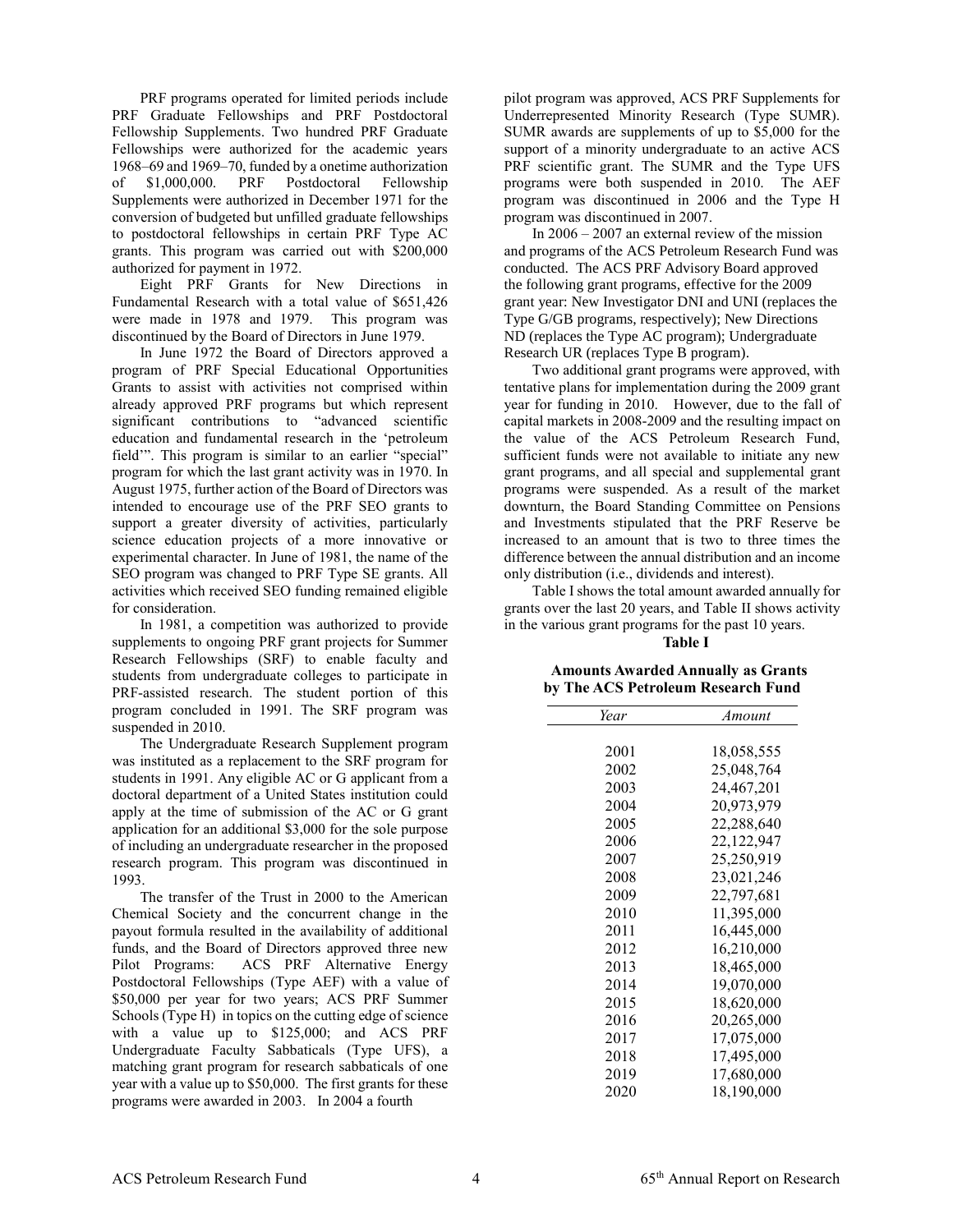#### **Table II**

#### **Number of Grants Active During Year**

(These figures are higher than number of grants awarded since some are extended from prior years without additional funds.)

| Grant Type | 2011 | 2012           | 2013      | 2014      | 2015      | 2016      | 2017           | 2018      | 2019      | 2020      |
|------------|------|----------------|-----------|-----------|-----------|-----------|----------------|-----------|-----------|-----------|
| AC         | 131  | 26             | 2         | <b>NA</b> | <b>NA</b> | NA        | <b>NA</b>      | <b>NA</b> | <b>NA</b> | <b>NA</b> |
| B          | 70   | 32             | 8         | <b>NA</b> | <b>NA</b> | NA        | NA             | <b>NA</b> | NA        | NA        |
| G/GB       | 65   | 17             | <b>NA</b> | <b>NA</b> | <b>NA</b> | <b>NA</b> | <b>NA</b>      | <b>NA</b> | <b>NA</b> | <b>NA</b> |
| <b>SE</b>  | 7    | $\overline{2}$ | 2         | 2         | 2         | 2         | $\overline{2}$ | 2         | 2         | <b>NA</b> |
| <b>DNI</b> | 162  | 192            | 201       | 210       | 213       | 215       | 229            | 235       | 226       | 226       |
| ND         | 131  | 186            | 196       | 235       | 246       | 258       | 249            | 248       | 229       | 241       |
| <b>UNI</b> | 62   | 75             | 71        | 70        | 71        | 70        | 73             | 73        | 70        | 74        |
| <b>UR</b>  | 48   | 75             | 82        | 91        | 98        | 104       | 99             | 98        | 90        | 93        |
| Total      | 676  | 605            | 562       | 608       | 630       | 649       | 652            | 656       | 617       | 634       |

During the grant year ending August 31, 2020, there were active ACS PRF research grants at over 300 colleges and universities in the United States as well as in Canada, France, New Zealand, South Korea, and the United Kingdom.

Actions of the PRF Committee in considering proposals for funding during the period ending December 31, 2020 led to recommendations for research grants subsequently approved by the ACS Board of Directors as summarized in Table III.

**Table III**

|  |  | Distribution of 2020 Funds Authorized for ACS PRF Grants |  |  |  |
|--|--|----------------------------------------------------------|--|--|--|
|--|--|----------------------------------------------------------|--|--|--|

|                      | Number of           | Number of Grants | Amount       | Percent of  |
|----------------------|---------------------|------------------|--------------|-------------|
| <i>Type of Grant</i> | Proposals Submitted | Recommended*     | Recommended  | Total Funds |
| DNI                  | 293                 | 69               | 7,590,000    | 41.7        |
| ND                   | 338                 | 71               | 7,810,000    | 42.9        |
| <b>UNI</b>           | 74                  | 24               | 1.320,000    | 7.3         |
| UR                   | 66                  | 21               | 1,470,000    | 8.1         |
| <b>TOTAL</b>         | 771                 | 185              | \$18,190,000 | 100.0       |

\*Recommended grants may differ from awarded/accepted grants.

#### **Types of Grants:**

The following types of ACS PRF grants were authorized for the period covered by this report:

New Directions (ND) — ACS PRF grants on behalf of faculty in PhD-granting departments to support advanced scientific education and fundamental research in the petroleum field in an area that is new for the principal investigator. This program replaced the ACS PRF Type AC grant program.

Undergraduate Research (UR) — ACS PRF grants to academic institutions on behalf of faculty members in departments not offering a doctoral degree, to support advanced scientific education and fundamental research in the petroleum field, with participation by undergraduates. This program replaced the ACS PRF Type B grant program.

Doctoral New Investigator (DNI) and Undergraduate New Investigator (UNI) — ACS PRF starter grants to support advanced scientific education and fundamental research by young faculty members who are within their first three years of their first appointment as regular faculty members of universities and colleges in the United States. These programs replaced the ACS PRF Types G and GB grant programs.

#### *Criteria and Policies*

Starting with the considerations at the joint meeting of the Executive Committee of the Board of Directors and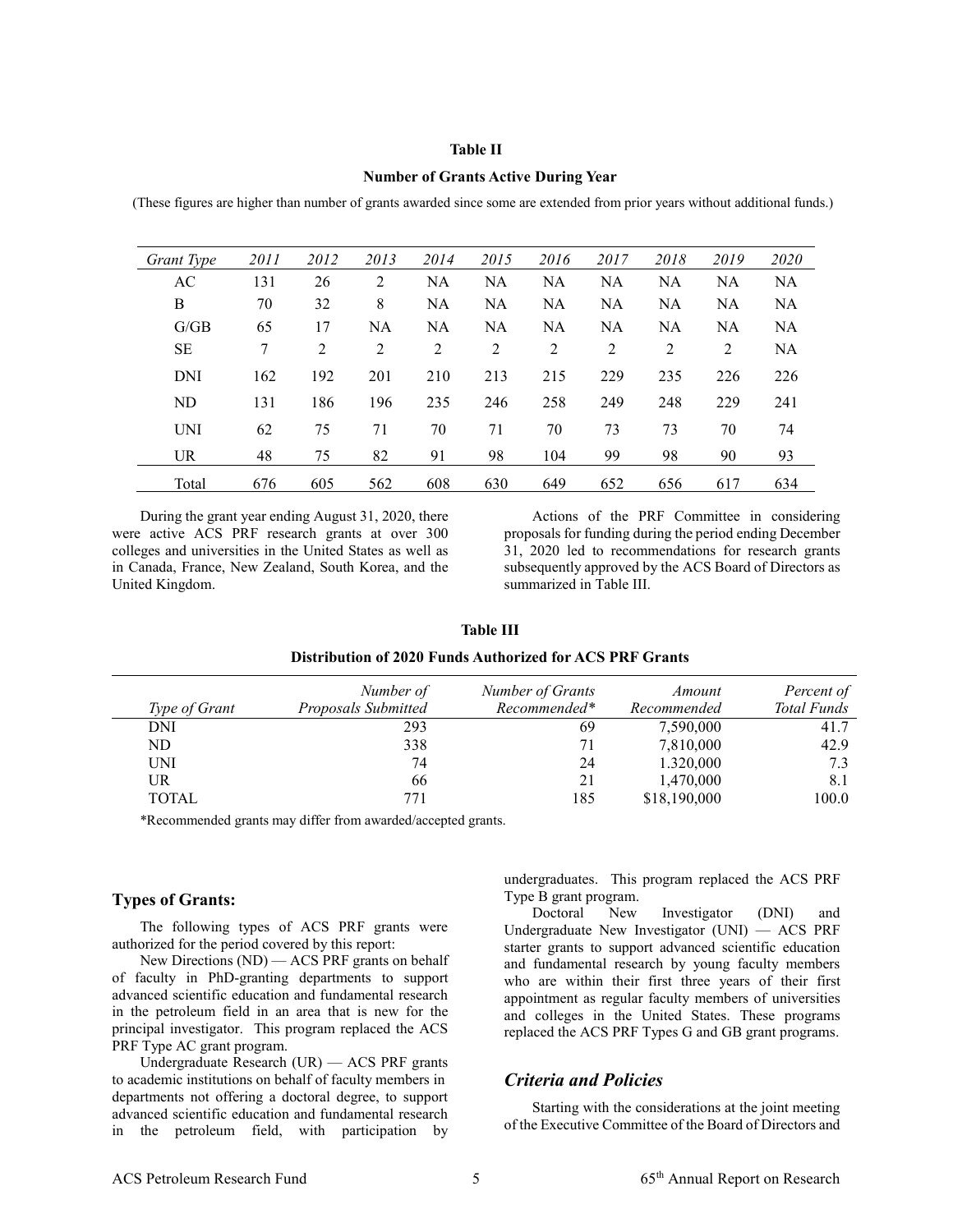the Petroleum Research Fund Advisory Board on March 26, 1954, criteria for the evaluation of proposals and program policies have been reviewed periodically. Most recently, in 2000 the following criteria were adopted:

**Nature and Scope of the Research:** ACS PRF Research Grants are made to non-profit institutions for regularly appointed scientists whose research may be sponsored in accordance with the ACS PRF Agreement of Transfer of Trust:

"ACS shall use all funds exclusively for advanced scientific education and fundamental research in the 'petroleum field,' which may include any field of pure science which in the judgment of (ACS) may afford a basis for subsequent research directly connected with the petroleum field."

Note that *fundamental research* is required as opposed to applied research or methods development.

**Funding Criteria:** The ACS PRF Committee makes relative rankings of proposals, and recommendations for funding, on the basis of the following criteria:

(1) The overall quality, significance, and scientific/ engineering merit of the proposed research, including the extent to which it will increase basic knowledge and/or stimulate additional research.

(2) The extent to which the proposed research represents a new or independent area of investigation for the principal investigator(s).

(3) The impact of ACS PRF funding the research, including the effect on the principal investigator's overall research program.

(4) The qualifications or potential of the principal investigator(s) and adequacy of the facilities to conduct the research.

(5) The extent to which advanced scientific education will be enhanced through the involvement of students in the research.

**Program Policies:** To provide the best possible atmosphere for imaginative fundamental research in the petroleum field, the following program and administrative policies were in effect during the period covered by this report:

(1) The principal investigator is encouraged to present venturesome programs and to avoid the "surefire" problems which can always be solved.

(2) Research grants are awarded originally for twoyear (ND, DNI, and UNI) or three-year (UR) periods. Proposals that request continuation funding for previously-supported research will not be considered. Each principal investigator is limited to one ACS PRF research grant at a time or under consideration because of limited available funds.

(3) The principal investigator is not required to follow the specific details of the research plan as proposed, particularly if promising leads develop that seem likely to be more productive than the project proposed originally. The PRF Committee requests, however, that the principal investigator inform it of such new plan if it deviates markedly from that described in the original proposal and obtain prior approval to switch topics before conducting the revised research.

(4) Fellowship or graduate assistantship stipends paid from ACS PRF grants shall not exceed the amount which regular graduate teaching assistants receive for the academic year from the department after payment of tuition and fees, if any. In addition to stipends, regularly required tuition may be added for ND and DNI grants in accord with institutional policy. Such tuition requests are itemized separately.

(5) To encourage further research activities and instill a desire to pursue graduate studies, undergraduate students are encouraged to participate in research programs with faculty members and graduate students.

(6) To provide the opportunity for full-time research during the summer months, principal investigators at institutions in the United States only may request contributions to summer salary and related benefits. Under guidelines effective in the period of this report, the maximum contribution was \$8,000 per grant year for ND, UR, DNI, and UNI grants.

(7) ACS PRF types ND and DNI grants may be used to support postdoctoral fellows, graduate students, and/or undergraduates.

(8) ACS PRF types UR and UNI grants may not be used to support postdoctoral fellows, but may support master's students *if* undergraduates are also supported.

(9) The need for adequate equipment to perform the proposed research is recognized, and will be considered when properly justified. The cost of major items of equipment should usually be shared by the institution at which the research is to be done.

(10) Investigators whose research is supported by ACS PRF grants are required annually to submit reports on research progress, expenditures, and participation in grant projects by students and/or postdoctoral fellows, as well as to provide complete bibliographical information on all articles, books, reviews and reports in which full or partial ACS PRF support is acknowledged.

(11) Social security, retirement, workers' compensation, and other similar payments based on salaries budgeted in an ACS PRF grant may be charged as direct expenses.

(12) When a principal investigator moves from one university to another the grant may be transferred to the new institution upon prior approval by both the Program Manager and the institution of the original grant.

(13) In the interest of using grant funds most efficiently, unexpended funds at the end of an annual grant period may be carried forward into the next period in the same budget category. A one-year extension of time without additional funds may be granted on request at the termination of the current grant agreement, for a maximum of two years of time extension.

Even though these approved program policies serve as guiding standards, the need for flexibility was recognized. The criteria and policies of the program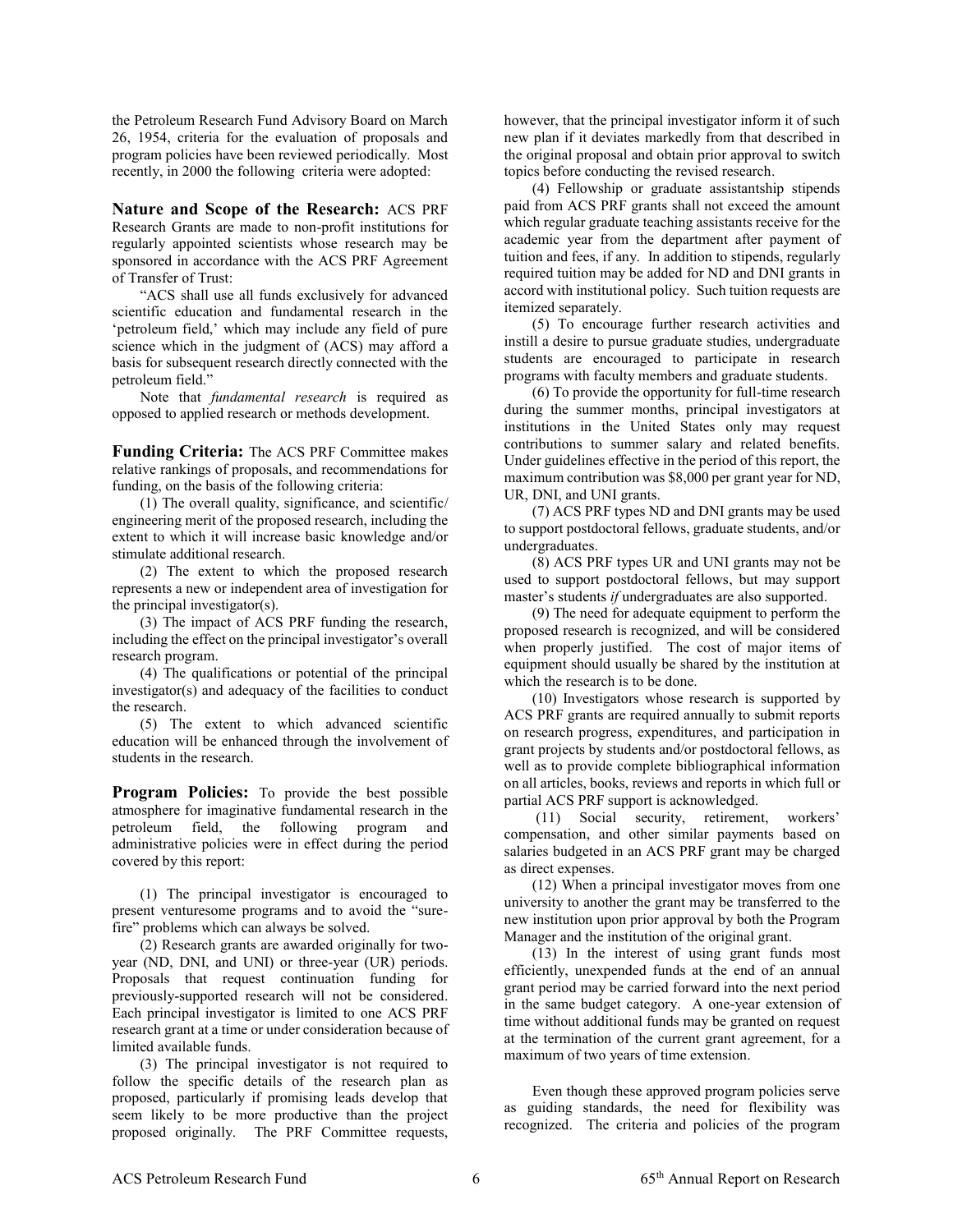remain under constant review by the PRF Committee and the ACS Board of Directors. Information on current policies as well as deadlines and submission instructions are available on the ACS PRF website: www.acsprf.org.

To achieve some uniformity in handling proposals and existing grants it was decided to adopt the school year, and all grant budgets are set up so as to end on the 31st of August. The PRF Committee meets twice per year in October and May. Deadlines for receipt of proposals are set approximately six months prior to the meeting date. Current ACS PRF regulations require an applicant whose type ND or UR proposal is not recommended for funding to wait twelve months before another ND or UR proposal is considered. Further, principal investigators (i.e., lead or co-) cannot apply if they currently have an active grant. Each grant application must be approved by an administrative officer of the institution employing the applicant and must be submitted electronically through the ACS PRF website: www.acsprf.org.

The proposal with the budget as modified by recommendations from the PRF Committee becomes a part of an agreement between the Society and the grantee institution. The agreement sets forth details and the conditions under which the ACS PRF grants are made. If the principal investigator subsequently wishes to make a change from the approved budget, prior approval must be obtained from the ACS PRF Program Manager. An annual financial statement of expenditures of ACS PRF grant funds is required along with reports on research progress and personnel supported.

Subparagraphs (b) and (c) of Article Second of the Transfer Agreement require that the advanced scientific education and fundamental research contemplated by the Agreement shall be carried on either under the immediate direction of the Society or delegated by it to other nonprofit scientific and educational institutions such as universities. Except for a relatively small number of grants to assist with special meetings and symposia, all grants to date have been made to academic or scientific institutions in support of a faculty or staff member's research program, which has been selected on the recommendation of the PRF Committee.

#### *ACS Committee on Grants and Awards*

The ACS Board of Directors in 1957 created a special standing Committee of the Board of Directors on Petroleum Research, which in 1959 became the standing Committee on Grants and Fellowships. In 1971 the responsibilities of the Committee were transferred to the new Board Committee on Grants and Awards.

From 1971-2016 the Committee on Grants and Awards had responsibility for the proper discharge by the ACS as the recipient of money from The Petroleum Research Fund Trust. The Committee also was authorized to set up an Advisory Board.

In December 2016 the ACS Board of Directors voted to sunset the Committee on Grants and Awards and reconstitute the PRF Advisory Board as the Board Standing Committee on the Petroleum Research Fund. The charter of the PRF Committee is given in Bulletin 5 of the ACS Governing Documents, Regulation 15, as revised December 2, 2016. The ACS Board of Directors approves funding recommendations of the PRF Committee.

#### *The PRF Advisory Board/Committee*

In 1954 the ACS Board of Directors appointed the Petroleum Research Fund Advisory Board consisting of 13 members. Over the years the number of Advisory Board members increased to handle the growth in proposal volume. Since 2003 the PRF Advisory Board, now PRF Committee, consists of 30 members plus the chair.

When the Committee on Grants & Awards was dissolved in December 2016, the PRF Advisory Board was reconstituted as the Board Standing Committee on the Petroleum Research Fund, reporting directly to the ACS Board of Directors.

The PRF Committee is split into a number of science panels (currently 10), each having responsibility for research proposals falling within specific science and engineering disciplines. This reduces the number of proposals requiring intensive study by the PRF Committee as a whole and facilitates the administration of the program.